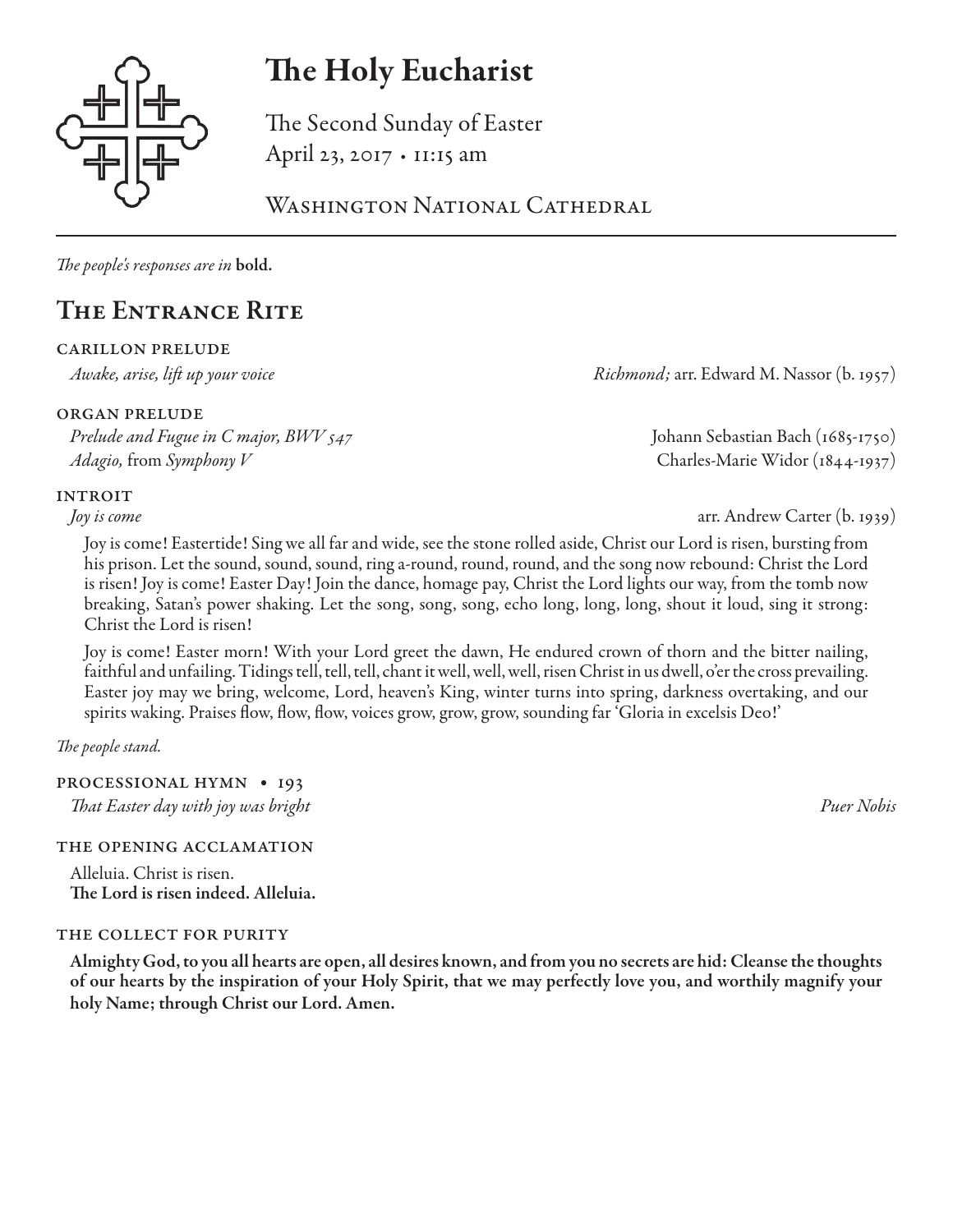William Mathias (1934-1992)

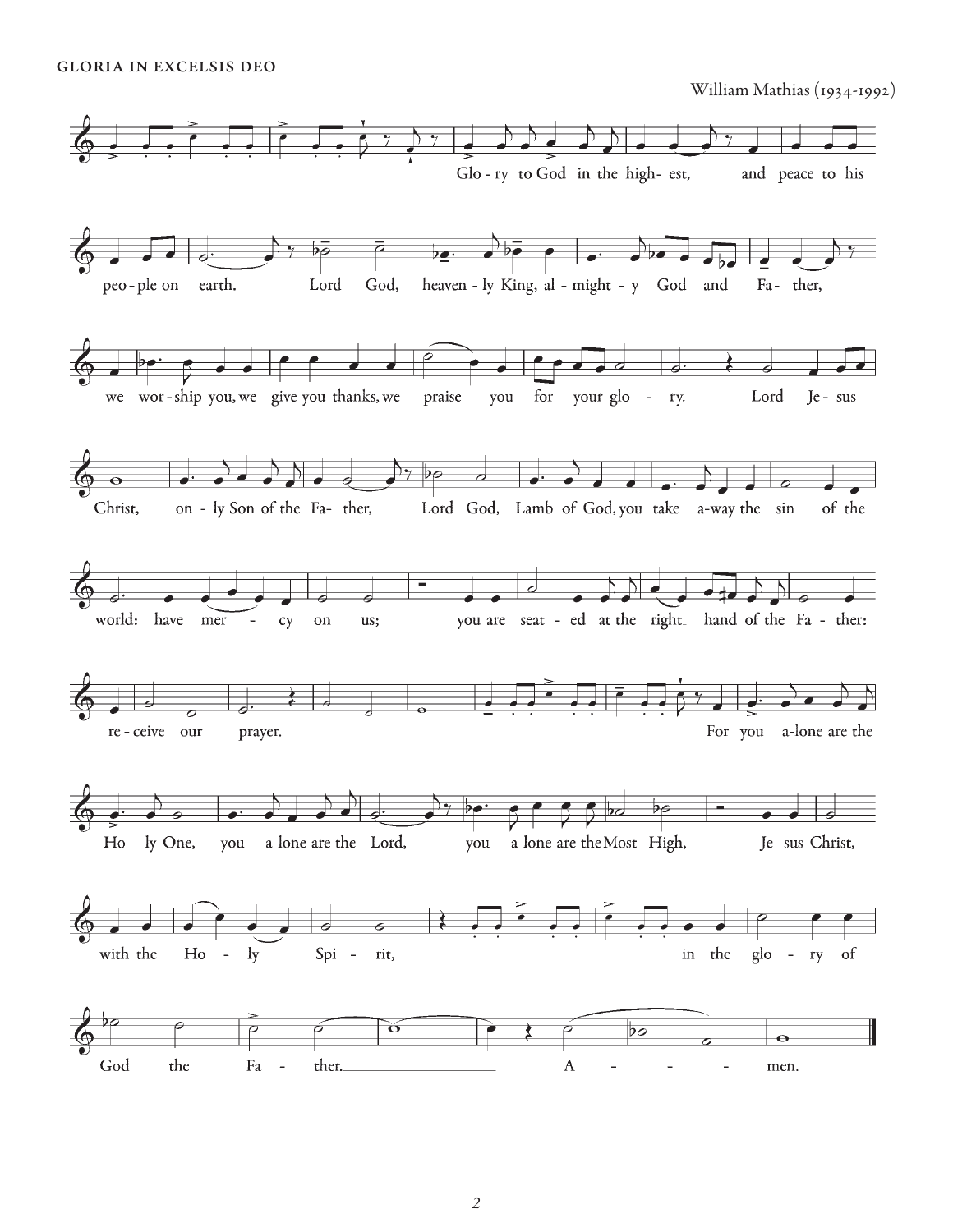## The Word of God

#### the collect of the day

The Lord be with you. And also with you. Let us pray.

Almighty and everlasting God, who in the Paschal mystery established the new covenant of reconciliation: Grant that all who have been reborn into the fellowship of Christ's Body may show forth in their lives what they profess by their faith; through Jesus Christ our Lord, who lives and reigns with you and the Holy Spirit, one God, for ever and ever. Amen.

*The people are seated.* 

#### THE FIRST READING Acts 2:14a, 22-32

Peter, standing with the eleven, raised his voice and addressed the crowd, "You that are Israelites, listen to what I have to say: Jesus of Nazareth, a man attested to you by God with deeds of power, wonders, and signs that God did through him among you, as you yourselves know— this man, handed over to you according to the definite plan and foreknowledge of God, you crucified and killed by the hands of those outside the law. But God raised him up, having freed him from death, because it was impossible for him to be held in its power. For David says concerning him, 'I saw the Lord always before me, for he is at my right hand so that I will not be shaken; therefore my heart was glad, and my tongue rejoiced; moreover my flesh will live in hope. For you will not abandon my soul to Hades, or let your Holy One experience corruption. You have made known to me the ways of life; you will make me full of gladness with your presence.' Fellow Israelites, I may say to you confidently of our ancestor David that he both died and was buried, and his tomb is with us to this day. Since he was a prophet, he knew that God had sworn with an oath to him that he would put one of his descendants on his throne. Foreseeing this, David spoke of the resurrection of the Messiah, saying, 'He was not abandoned to Hades, nor did his flesh experience corruption.' This Jesus God raised up, and of that all of us are witnesses."

The Word of the Lord. Thanks be to God.

#### psalm 16 Chant: Edward Bairstow (1874-1946)

*The choir introduces the antiphon; then all repeat.* 



my heart teaches me, night after night.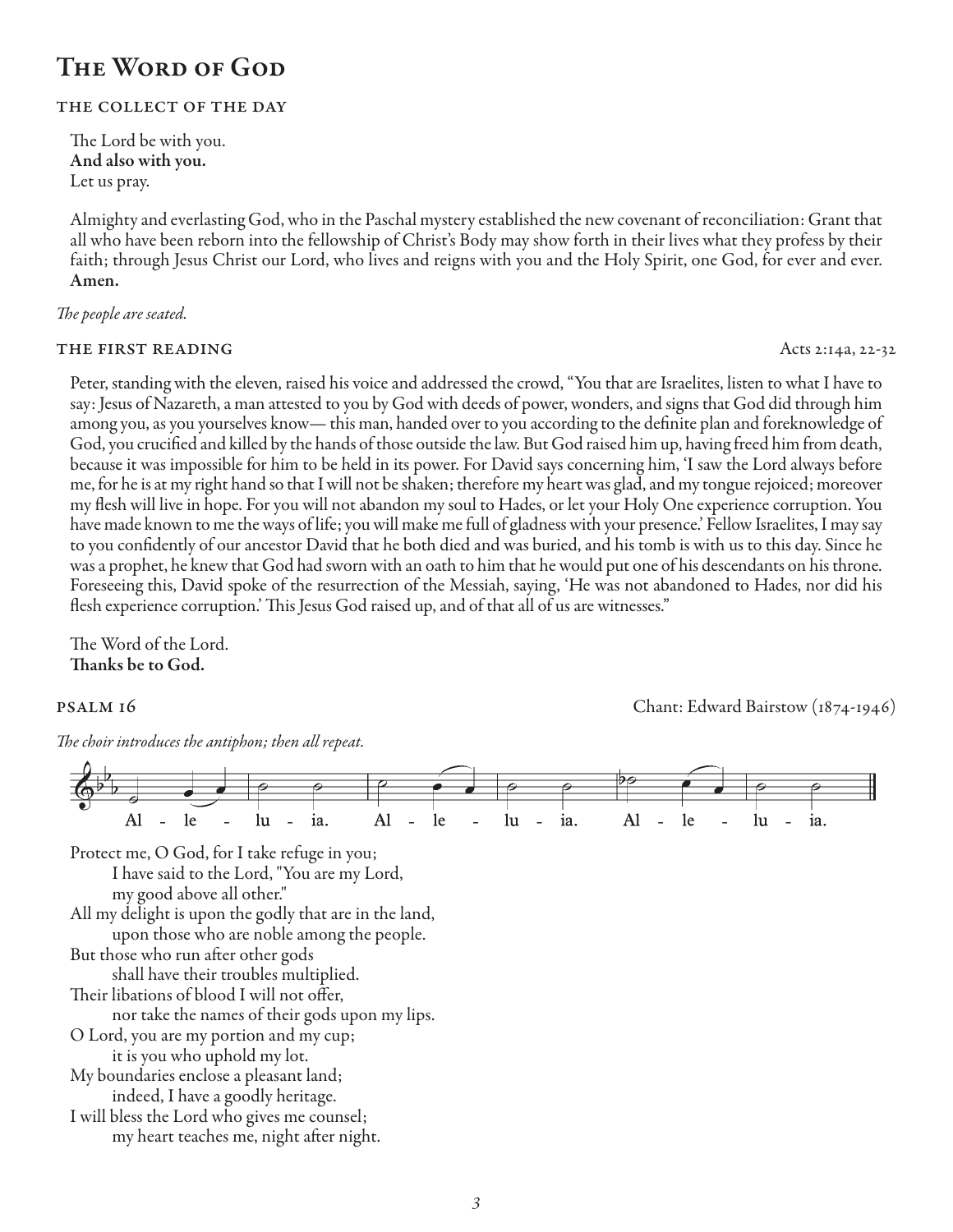I have set the Lord always before me; because he is at my right hand I shall not fall. My heart, therefore, is glad, and my spirit rejoices; my body also shall rest in hope. For you will not abandon me to the grave, nor let your holy one see the Pit. You will show me the path of life; in your presence there is fullness of joy, and in your right hand are pleasures for evermore.

#### *All repeat the antiphon.*

#### THE SECOND READING THE SECOND READING THE SECOND READING THE SECOND READING THE SECOND READING THE SECOND THE SECOND SECOND THE SECOND SECOND SECOND SECOND SECOND SECOND SECOND SECOND SECOND SECOND SECOND SECOND SECOND SEC

Blessed be the God and Father of our Lord Jesus Christ! By his great mercy he has given us a new birth into a living hope through the resurrection of Jesus Christ from the dead, and into an inheritance that is imperishable, undefiled, and unfading, kept in heaven for you, who are being protected by the power of God through faith for a salvation ready to be revealed in the last time. In this you rejoice, even if now for a little while you have had to suffer various trials, so that the genuineness of your faith-- being more precious than gold that, though perishable, is tested by fire-- may be found to result in praise and glory and honor when Jesus Christ is revealed. Although you have not seen him, you love him; and even though you do not see him now, you believe in him and rejoice with an indescribable and glorious joy, for you are receiving the outcome of your faith, the salvation of your souls.

The Word of the Lord. Thanks be to God.

*The people stand.*

hymn at the sequence • 209 *We walk by faith, and not by sight*  $St.$  *Botolph* 

#### THE HOLY GOSPEL John 20:19-31

The Holy Gospel of our Lord Jesus Christ according to Matthew. Glory to you, Lord Christ.

When it was evening of the day of Resurrection, the first day of the week, and the doors of the house where the disciples had met were locked for fear of the Jews, Jesus came and stood among them and said, "Peace be with you." After he said this, he showed them his hands and his side. Then the disciples rejoiced when they saw the Lord. Jesus said to them again, "Peace be with you. As the Father has sent me, so I send you." When he had said this, he breathed on them and said to them, "Receive the Holy Spirit. If you forgive the sins of any, they are forgiven them; if you retain the sins of any, they are retained." But Thomas (who was called the Twin), one of the twelve, was not with them when Jesus came. So the other disciples told him, "We have seen the Lord." But he said to them, "Unless I see the mark of the nails in his hands, and put my finger in the mark of the nails and my hand in his side, I will not believe."

A week later his disciples were again in the house, and Thomas was with them. Although the doors were shut, Jesus came and stood among them and said, "Peace be with you." Then he said to Thomas, "Put your finger here and see my hands. Reach out your hand and put it in my side. Do not doubt but believe." Thomas answered him, "My Lord and my God!" Jesus said to him, "Have you believed because you have seen me? Blessed are those who have not seen and yet have come to believe." Now Jesus did many other signs in the presence of his disciples, which are not written in this book. But these are written so that you may come to believe that Jesus is the Messiah, the Son of God, and that through believing you may have life in his name.

The Gospel of the Lord. Praise to you, Lord Christ.

*The people are seated at the invitation of the preacher.*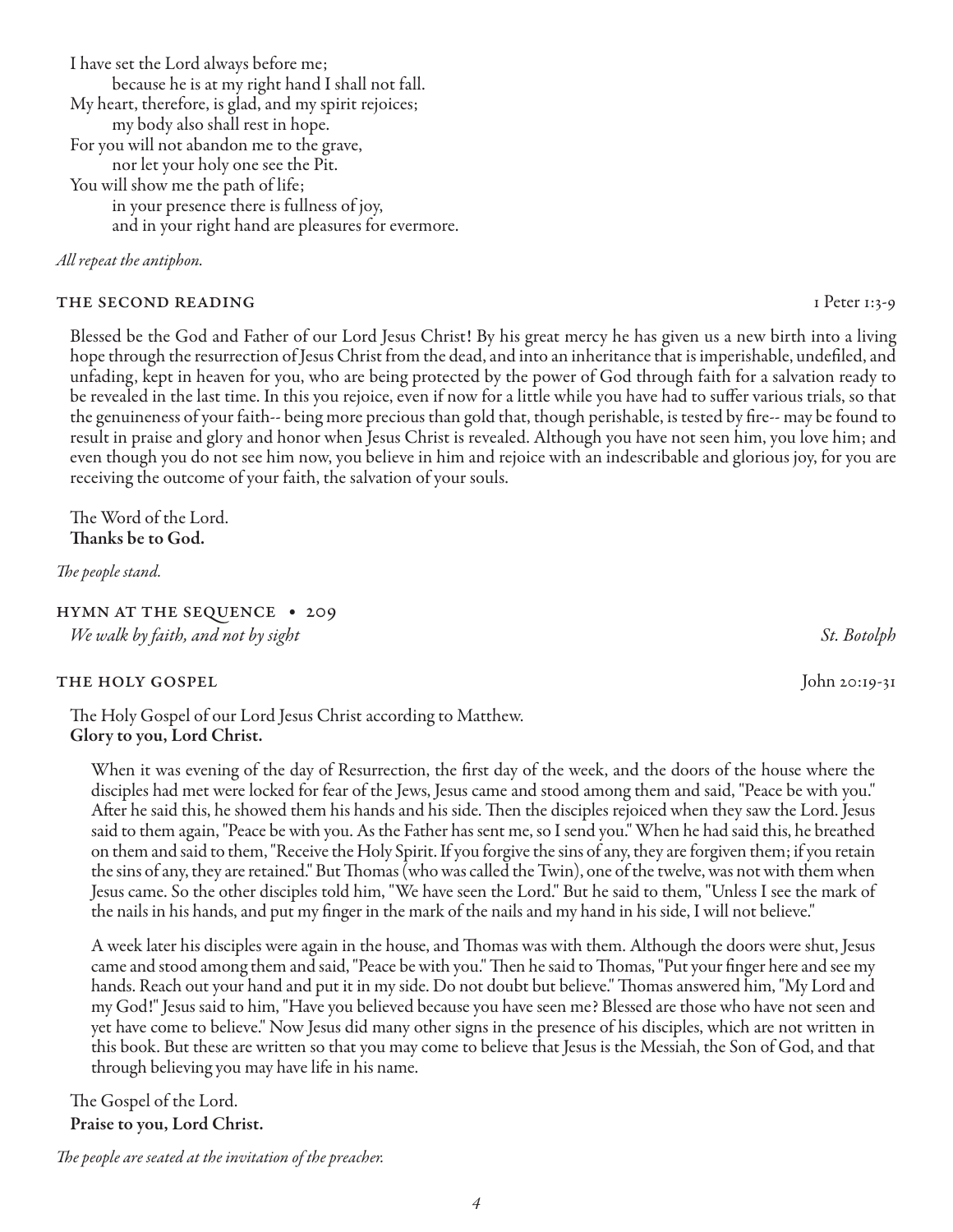#### *The people stand.*

#### the nicene creed

We believe in one God, the Father, the Almighty, maker of heaven and earth, of all that is, seen and unseen. We believe in one Lord, Jesus Christ, the only Son of God, eternally begotten of the Father, God from God, Light from Light, true God from true God, begotten, not made, of one Being with the Father. Through him all things were made. For us and for our salvation, he came down from heaven: by the power of the Holy Spirit he became incarnate from the Virgin Mary, and was made man. For our sake he was crucified under Pontius Pilate; he suffered death and was buried. On the third day he rose again in accordance with the Scriptures; he ascended into heaven and is seated at the right hand of the Father. He will come again in glory to judge the living and the dead, and his kingdom will have no end. We believe in the Holy Spirit, the Lord, the giver of life, who proceeds from the Father and the Son. With the Father and the Son he is worshiped and glorified. He has spoken through the Prophets. We believe in one holy catholic and apostolic Church. We acknowledge one baptism for the forgiveness of sins. We look for the resurrection of the dead, and the life of the world to come. Amen.

#### the prayers of the people

*After each intercession,*

We pray, Hear us, living God.

*The presider prays the concluding collect, and the people respond,* Amen.

#### THE PEACE

The peace of the Lord be always with you. And also with you.

*The people greet one another with a sign of God's peace and then are seated.*

#### the offertory

*The people remain seated while an offering is received to support the Cathedral's ministry of sharing God's love with the world.*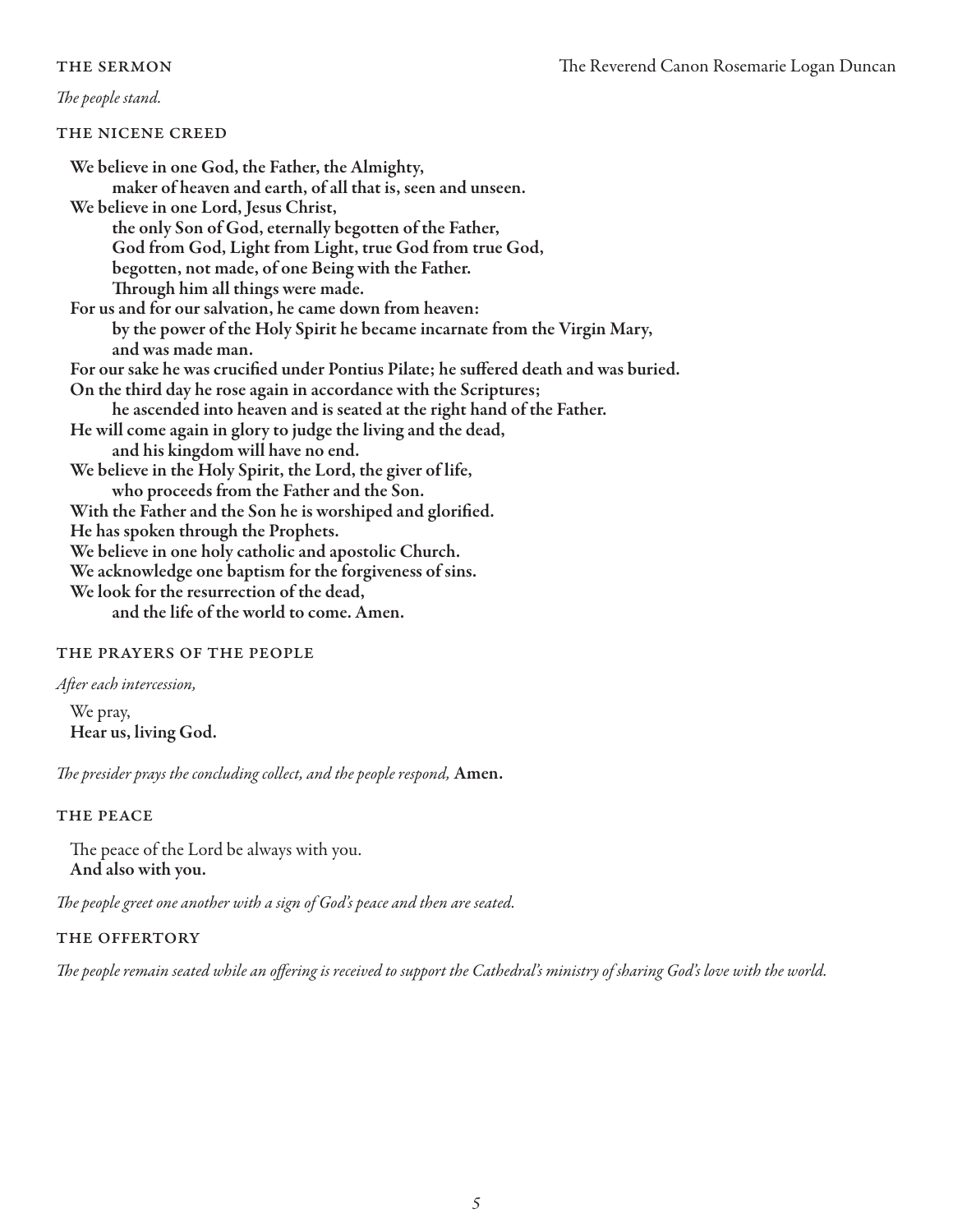#### anthem at the offertory

*Now the green blade riseth*  $\sim$  *Now the green blade riseth*  $\sim$  8)

Now the green blade riseth from the buried grain. Wheat that in dark earth many days has lain; love lies again, that with the dead has been: love is come again, like wheat that springeth green. In the grave they laid him, Love whom men had slain, thinking that never he would wake again, laid in the earth like grain that sleeps unseen: love is come again, like wheat that springeth green. Forth he came at Easter like the risen grain. He that for three days in the grave had lain. Quick from the dead my risen Lord is seen: love is come again, like wheat that springeth green. When our hearts are wintry, grieving, or in pain, thy touch can call us back to life again, fields of our hearts that dead and bare have been: Love is come again, like wheat that springeth green. *(John M. C, Crum, 1872-1958)*

*The people stand.*

hymn at the presentation • 188 *Love's redeeming work is done Savannah*

## The Holy Communion

#### the great thanksgiving

The Lord be with you. And also with you. Lift up your hearts. We lift them to the Lord. Let us give thanks to the Lord our God. It is right to give our thanks and praise.

*The presider offers thanks to God for the grace and mercy made available in Christ, and in response the people sing:*

#### sanctus *&* benedictus



*The presider gives thanks to God for the reconciling work of Christ's passion and resurrection and prays over the bread and wine.*

Therefore, we proclaim the mystery of faith:

Christ has died. Christ is risen. Christ will come again.

We celebrate the memorial of our redemption, O God, in this sacrifice of praise and thanksgiving. Recalling his death, resurrection, and ascension, we offer you these gifts. Sanctify them by your Holy Spirit to be for your people the Body and Blood of your Son, the holy food and drink of new and unending life in him. Sanctify us also that we may faithfully receive this holy Sacrament, and serve you in unity, constancy, and peace; and at the last day bring us with all your saints into the joy of your eternal kingdom. All this we ask through your Son Jesus Christ.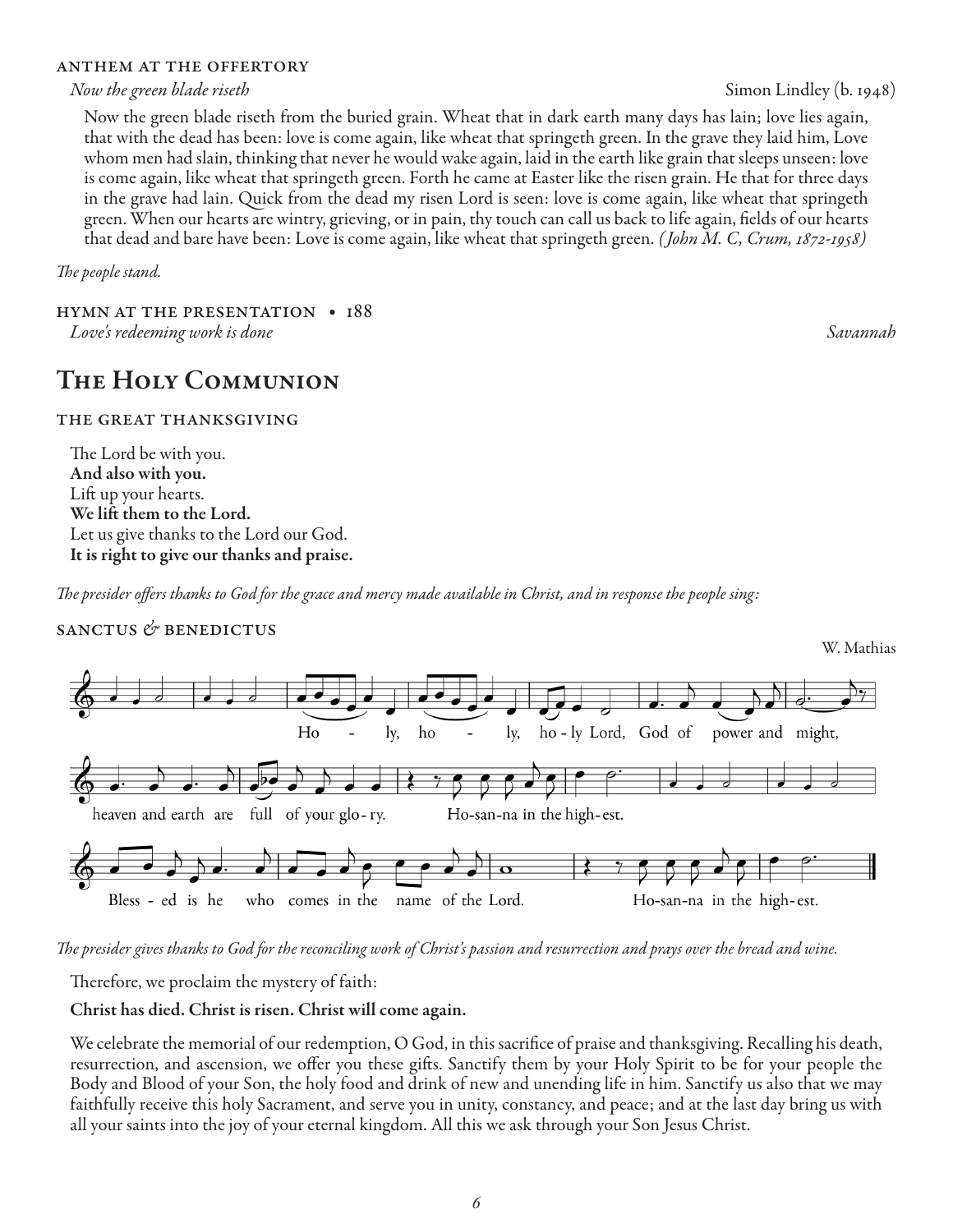Through Christ, and with Christ, and in Christ, in the unity of the Holy Spirit, all honor and glory is yours, Almighty God, now and for ever. AMEN.

#### the lord's prayer

Notre Père…, Padre nuestro…, Vater unser…,

Our Father, who art in heaven, hallowed be thy Name, thy kingdom come, thy will be done, on earth as it is in heaven. Give us this day our daily bread. And forgive us our trespasses, as we forgive those who trespass against us. And lead us not into temptation, but deliver us from evil. For thine is the kingdom, and the power, and the glory, for ever and ever. Amen.

#### THE BREAKING OF THE BREAD  $\mathscr{C}$  THE FRACTION ANTHEM

*Christ our Passover* Douglas Major (b. 1953)



*The people are seated.* 

#### the invitation to holy communion

*All who seek God and a deeper life in Christ are welcome to receive Holy Communion. Please receive the bread in open and outstretched hands and sip the wine from the chalice, guiding it gently to your lips; or you may dip the wafer into the wine. Gluten-free wafers are available; please make your need known to the minister. Respond to receiving Communion by saying "Amen." If you prefer to receive a blessing instead, please indicate your choice by crossing your hands across your chest.* 

*During the administration of Holy Communion the laying on of hands and prayers for healing is offered in St. John's Chapel. Please enter the chapel by the ramp to the right of the pulpit.*

#### anthem during the communion

*Regina caeli* Thomas Luis de Victoria (c. 1548-1611)

*Sung in Latin.* O Queen of heaven rejoice. Alleluia. For He whom thou wast worthy to bear. Alleluia. Has risen as he said. Alleluia. Pray for us to God. Alleluia. *(Anonymous, 12th c.)*

#### *The people stand.*

#### the postcommunion prayer

Almighty and everliving God, we thank you for feeding us with the spiritual food of the most precious Body and Blood of your Son our Savior Jesus Christ; and for assuring us in these holy mysteries that we are living members of the Body of your Son, and heirs of your eternal kingdom. And now, Father, send us out to do the work you have given us to do, to love and serve you as faithful witnesses of Christ our Lord. To him, to you, and to the Holy Spirit, be honor and glory, now and for ever. Amen.

#### the blessing

*The presider blesses the people, and the people respond,* Amen*.*

closing hymn • 212 *Awake, arise, lift up your voice Richmond*